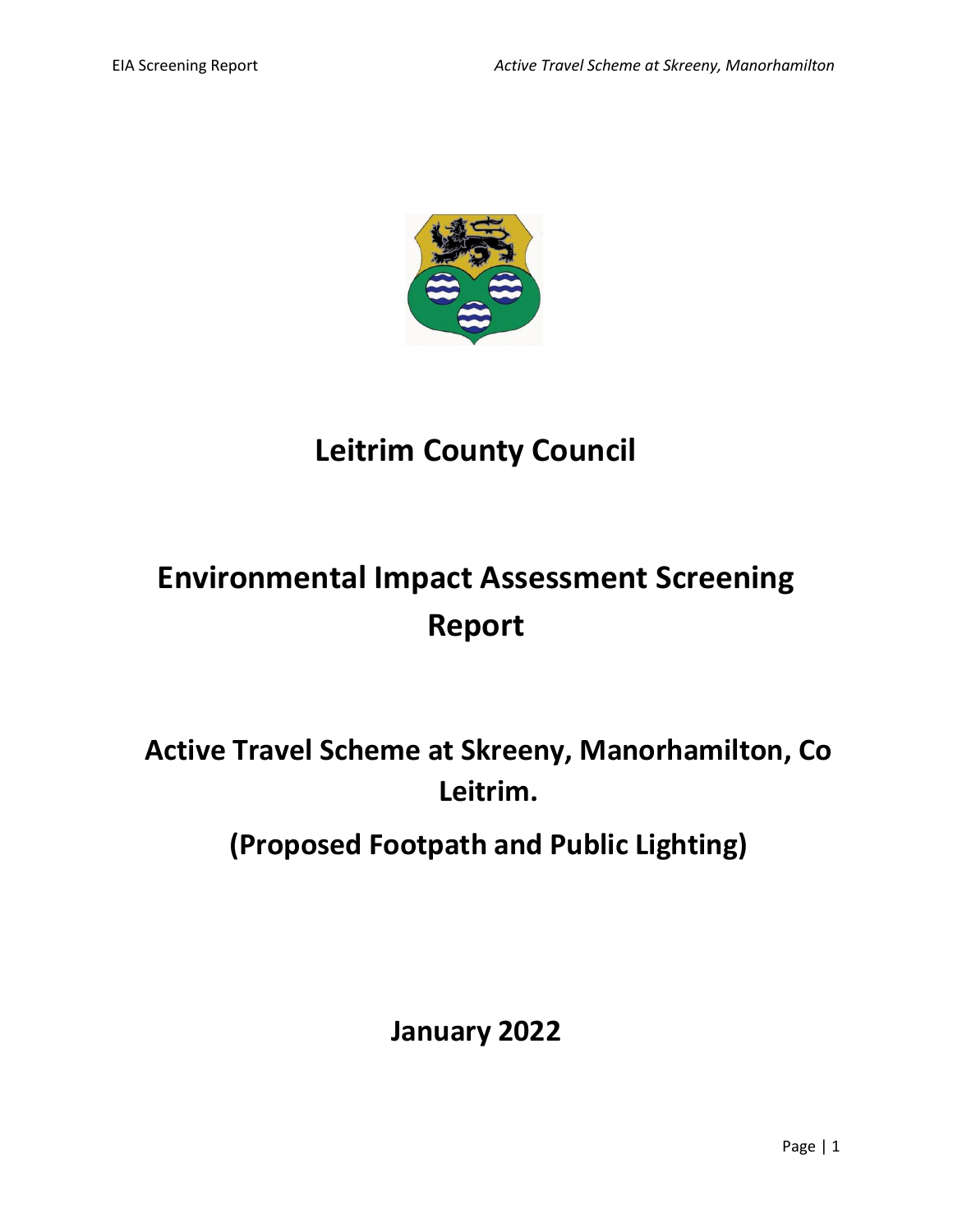## 1. Introduction

This is an Environmental Impact Assessment (EIA) screening report for the proposed Active Travel Scheme at Skreeny, Manorhamilton, Co Leitrim. The purpose of the report is to screen the proposed development to establish whether it requires the undertaking of an Environmental Impact Assessment (EIA) and as a result if an Environmental Impact Assessment Report (EIAR) is required to be prepared. An Appropriate Assessment Screening Statement has been prepared separately.

The screening process includes an assessment of the details of the proposal with reference to the relevant EIA legislation including the EIA Directive 2011/92/EU (as amended by Directive 2014/52/EU), the Planning & Development and Roads legislation and relevant EU Guidance including *Interpretation of definitions of project categories of annex I and II of the EIA Directive,* EU, 2015 and *Environmental Impact Assessment of Projects Guidance on Screening*, EU, 2017.

The consideration of potential impacts covers all significant direct, indirect, and secondary impacts as relevant, with reference to the guidance and in compliance with the legislation, including the specified criteria for determining whether certain development types should be subject to EIA:

- (i) Characteristics of the proposal
- (ii) Location of the proposal
- (iii) Characteristics of potential impacts

The EIA screening covers:

- Description of the proposed development
- The legislative basis for EIA
- Screening considerations
- **Conclusions**

#### 2. The Proposed Development

The proposed project comprises a total length of 220 metres located along the R282 at Skreeny, Manorhamilton, Co Leitrim. The project comprises the following elements:

*1.* Construction of a 2-metre-wide pedestrian footway along the western edge of the existing R282

at Skreeny, Manorhamilton. and associated public lighting along the R282, Skreeny,

Manorhamilton, outbound from the end of the existing footpath, extending for approximately

220m.

- 2. Provision of 4 no. Public Lighting columns along north end of the scheme.
- *3.* Underground diversion of existing overhead services and subsequent removal of poles.

The main objective of the project is to provide walking and cycling infrastructure to link two housing developments to the town centre of Manorhamilton to discourage the use of motor vehicles for trips to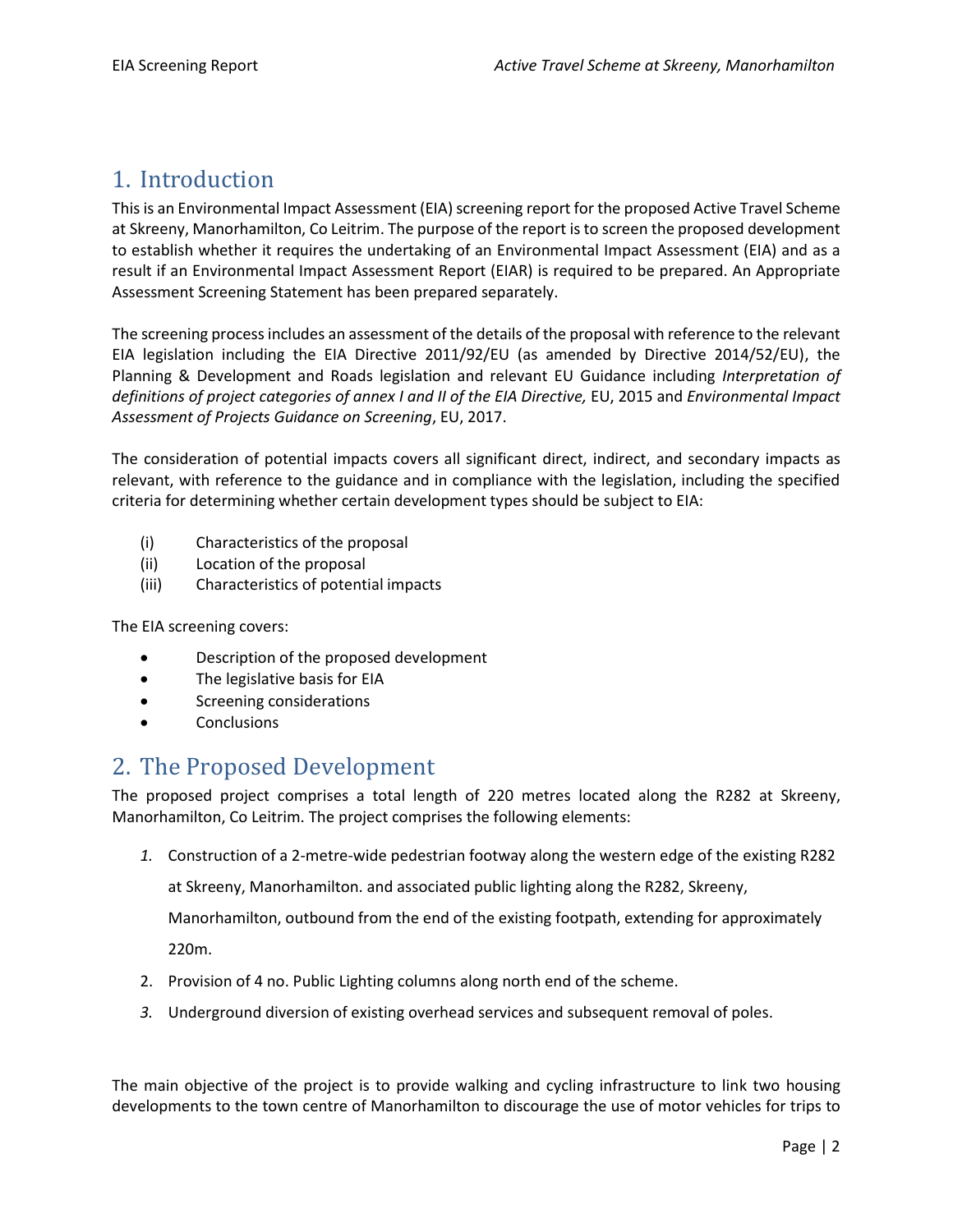local amenities. The proposed development comprises a length of 220 metres. The development is located within the development envelope of Manorhamilton as defined by the Land Use Zoning Strategy contained in the County Development Plan 2015-2021. Overall, the full scope of the project is small in scale.



## 3. Legislative Basis for EIA

EIA requirements derive from the EIA Directive 2011/92/EU (as amended by Directive 2014/52/EU) on the assessment of the effects of certain public and private projects on the environment.

The Directive has been transposed into the following Irish legislation;

- The Roads Act 1993, as amended by, inter alia, the:
	- o Roads Regulations, 1994 (S.I. 119/1994)
	- o European Union (Roads Act 1993) (Environmental Impact Assessment) (Amendment) Regulations, 2019 (S.I. 279/2019)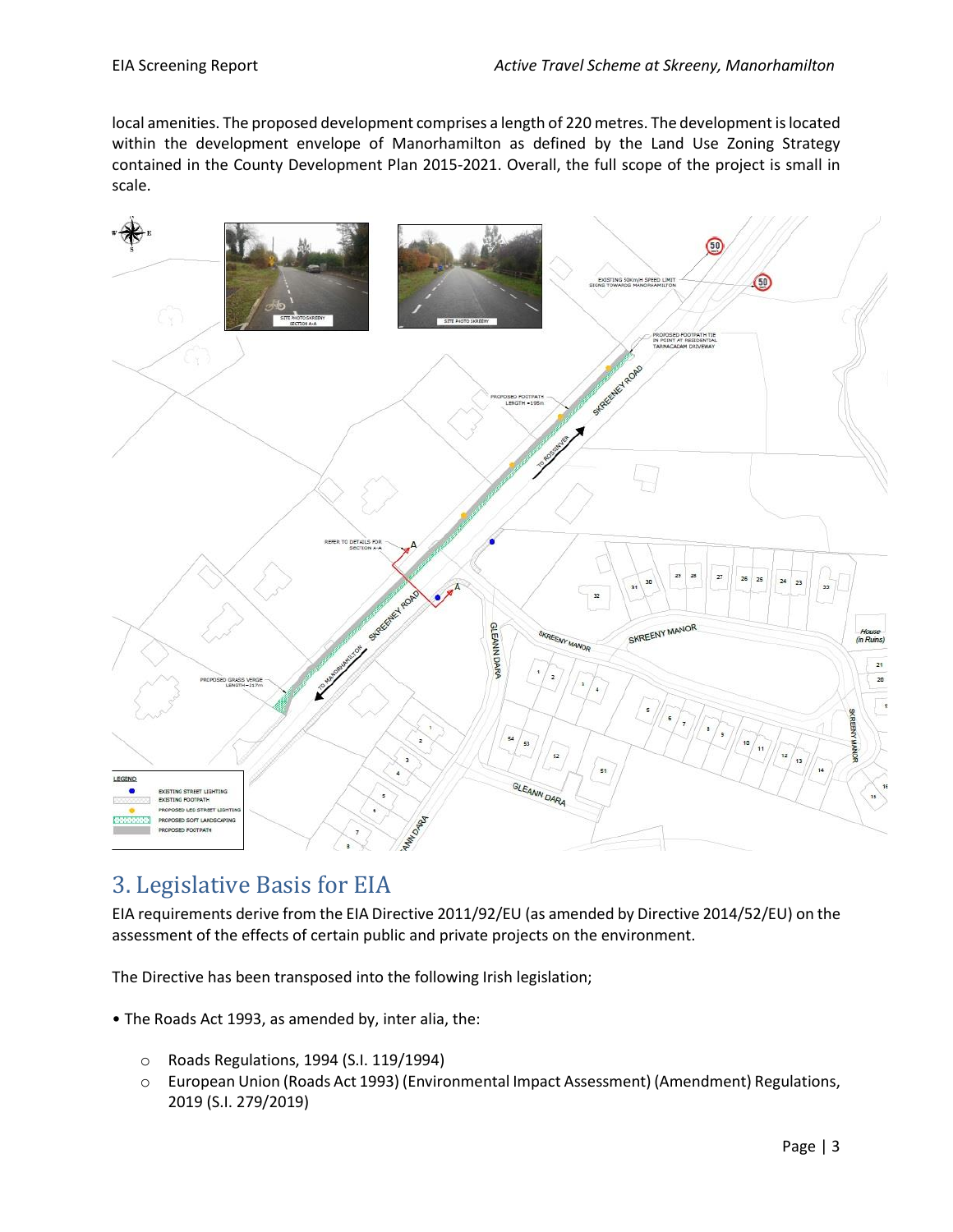Section 50 of the Act specifies the types of roads projects that automatically require EIA and sets out criteria for determining whether or not other roads projects should be subject to EIA.

- The Planning and Development Acts 2000-2021 (Part X), as amended by, inter alia, the:
	- o Planning and Development Regulations 2001 (S.I. 600/2001)
	- o European Union (Planning and Development) (Environmental Impact Assessment) Regulations 2018) (S.I. 296/2018)

o

Part 1 of Schedule 5 of these regulations lists projects included in Annex I of the Directive which automatically require EIA.

For projects included in Annex II of the Directive, Part 2 of Schedule 5 provides thresholds, above which EIA is required.

### 4. Screening Considerations

In the first instance it is necessary to determine whether the project is of a type that requires EIA. The project types prescribed for EIA purposes in the Roads legislation are listed below.

| <b>Mandatory</b>                                                                                                                                                                 |                                                                                                                                                                                                                                                                                                                             | <b>Regulatory Reference<sup>3</sup></b>                                                                                                 |
|----------------------------------------------------------------------------------------------------------------------------------------------------------------------------------|-----------------------------------------------------------------------------------------------------------------------------------------------------------------------------------------------------------------------------------------------------------------------------------------------------------------------------|-----------------------------------------------------------------------------------------------------------------------------------------|
| (1) Construction of a motorway.                                                                                                                                                  |                                                                                                                                                                                                                                                                                                                             | S. 50(1)(a) of the Roads Act, 1993,<br>as substituted by $S. 9(1)(d)(i)$ of<br>the Roads Act, 2007.                                     |
| (2) Construction of a busway.                                                                                                                                                    |                                                                                                                                                                                                                                                                                                                             | $S. 50(1)(a)$ of the Roads Act, 1993,<br>as substituted by $S. 9(1)(d)(i)$ of<br>the Roads Act, 2007.                                   |
| (3) Construction of a service area.                                                                                                                                              |                                                                                                                                                                                                                                                                                                                             | S. 50(1)(a) of the Roads Act, 1993,<br>as substituted by $S. 9(1)(d)(i)$ of<br>the Roads Act, 2007.                                     |
| (4) Any prescribed type of proposed<br>road development consisting of the<br>construction of a proposed public road<br>or the improvement of an existing<br>public road, namely: | The construction of a new road of four<br>or more lanes, or the realignment or<br>widening of an existing road so as to<br>provide four or more lanes, where such<br>new, realigned or widened road would<br>be eight kilometres or more in length in<br>a rural area, or 500 metres or more in<br>length in an urban area; | Article 8 of the Roads Regulations,<br>1994 (Road development<br>prescribed for the purposes of S.<br>50(1)(a) of the Roads Act, 1993). |
|                                                                                                                                                                                  | The construction of a new bridge or<br>tunnel which would be 100 metres or<br>more in length.                                                                                                                                                                                                                               | Article 8 of the Roads Regulations,<br>1994 (Road development<br>prescribed for the purposes of S.<br>50(1)(a) of the Roads Act, 1993). |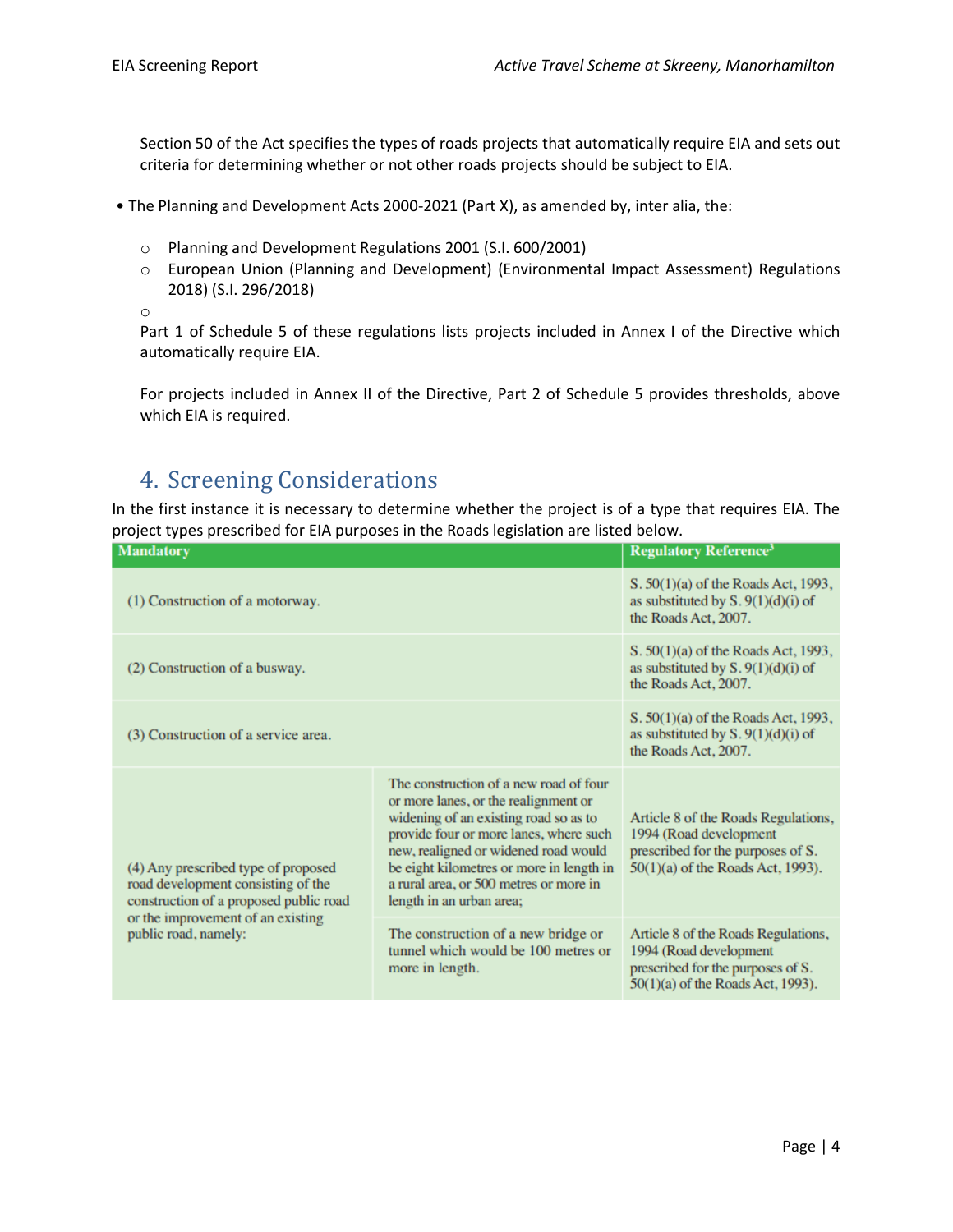| (5) Where An Bord Pleanála (ABP) considers that a proposed road development<br>would be likely to have significant effects on the environment it shall direct the<br>road authority to prepare an EIS.                                                                                      | S. 50(1)(b) of the Roads Act, 1993.                                                                                                                                                                            |                                                                                                               |  |
|---------------------------------------------------------------------------------------------------------------------------------------------------------------------------------------------------------------------------------------------------------------------------------------------|----------------------------------------------------------------------------------------------------------------------------------------------------------------------------------------------------------------|---------------------------------------------------------------------------------------------------------------|--|
| (6) Where a road authority considers that a proposed road development would be<br>likely to have significant effects on the environment it shall inform ABP in writing $S. 50(1)(c)$ of the Roads Act, 1993.<br>and where ABP concurs it shall direct the road authority to prepare an EIS. |                                                                                                                                                                                                                |                                                                                                               |  |
| (i) Special Area of Conservation (SAC)                                                                                                                                                                                                                                                      |                                                                                                                                                                                                                |                                                                                                               |  |
| (7) Where a proposed road development<br>would be located on certain<br>environmental sites <sup>4</sup> the road authority<br>shall decide whether the proposed road<br>development would be likely to have<br>significant effects on the environment.<br>"The sites concerned are":       | (ii) A site notified in accordance with<br>Regulation 4 of the European<br><b>Communities (Natural Habitats)</b><br>Regulations, 1997 (S.I. No. 94 of 1997)                                                    |                                                                                                               |  |
|                                                                                                                                                                                                                                                                                             | (iii) Special Protection Area                                                                                                                                                                                  |                                                                                                               |  |
|                                                                                                                                                                                                                                                                                             | (iv) A site where consultation has been<br>initiated in accordance with Article 5 of<br>Council Directive 92/43/EC of 21 May,<br>1992, on the conservation of natural<br>habitats and of wild flora and fauna. | S. 50(1)(d) of the Roads Act, 1993,<br>as inserted by Art. 14(a) of the EIA<br>(Amendment) Regulations, 1999. |  |
|                                                                                                                                                                                                                                                                                             | (v) A Nature Reserve within the<br>meaning of sections 15 or 16 of the<br>Wildlife Act, 1976.                                                                                                                  |                                                                                                               |  |
|                                                                                                                                                                                                                                                                                             | (vi) Refuge for Fauna under section 17<br>of the Wildlife Act, 1976.                                                                                                                                           |                                                                                                               |  |
| If the road authority considers that significant environmental effects are likely, it<br>shall inform ABP in accordance with section $50(1)(c)$ .                                                                                                                                           |                                                                                                                                                                                                                |                                                                                                               |  |

The project types prescribed for EIA purposes under the Planning legislation is detailed as follows:

Planning and Development legislation S.I. 600/2001, Schedule 5, Pt 2 project type 10. Infrastructure projects (b) (iv):

*Urban development which would involve an area greater than 2 hectares in the case of a business district, 10 hectares in the case of other parts of a built-up area and 20 hectares elsewhere.* 

*(In this paragraph, "business district" means a district within a city or town in which the predominant land use is retail or commercial use.)*

Commission guidance (Interpretation of definitions of project categories of annex I and II of the EIA Directive, 2015, EU) lists a range of projects, stating that these or other projects with similar characteristics can be considered to be 'urban development'. These include:

- Shopping centres
- Bus garages
- Train depots
- Hospitals
- Universities
- Sports stadiums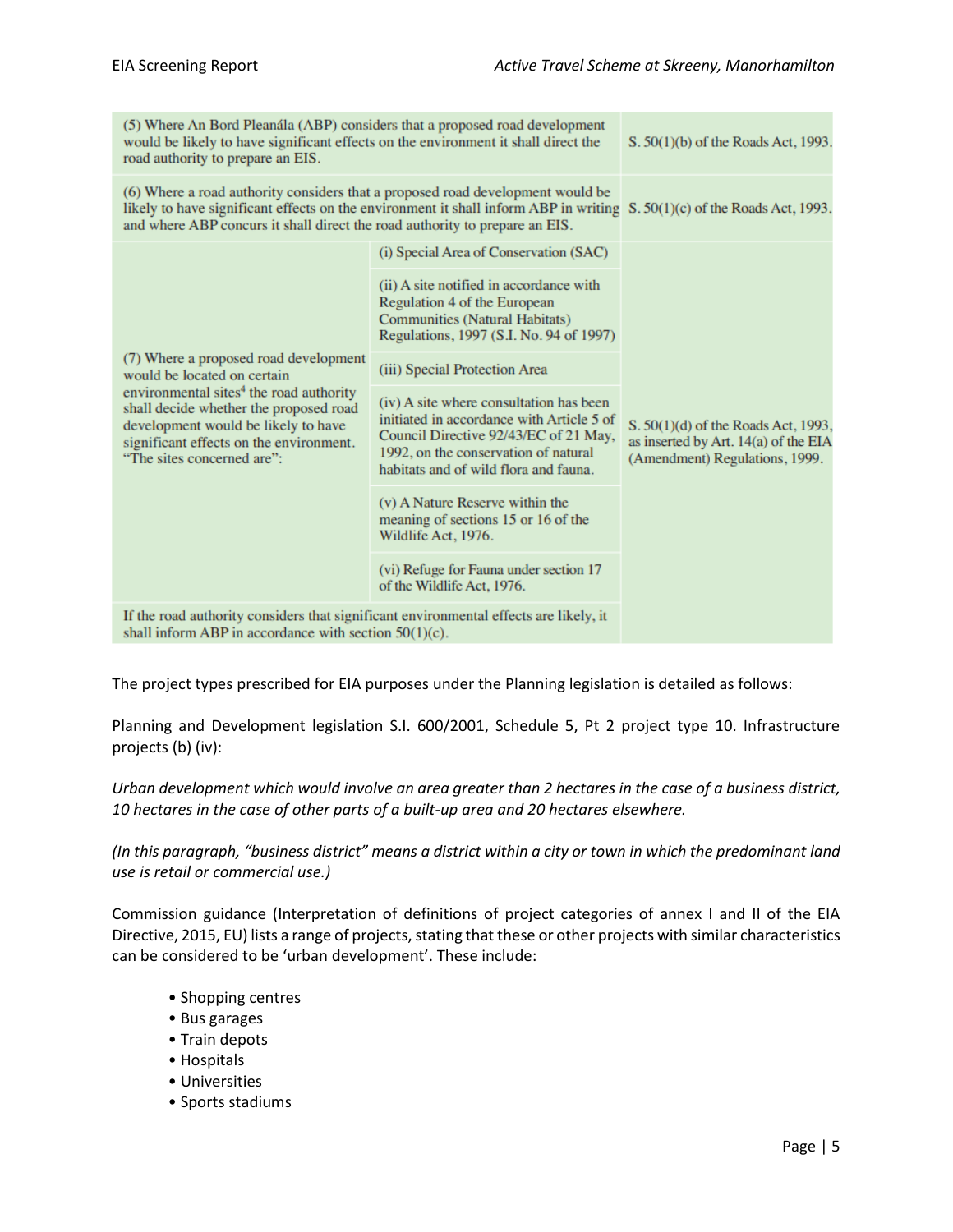- Cinemas
- Theatres
- Concert halls
- Other cultural centres
- Sewerage or water supply networks.

The proposed scheme does not correspond to or have similar characteristics to any of these types of projects.

#### **Sub-threshold Development**

Schedule 7 of the Planning and Development Regulations specifies the criteria for determining whether or not a sub-threshold development is required to be subject to EIA. As the project does not correspond to any project type in the Roads or Planning and Development legislation, as listed above, it is not considered to be 'sub-threshold development'.

Notwithstanding, given the wide ranging requirement of 50 (1) (b) to (d) of the Roads Act (as above) that any road development or road improvement project which would be likely to have significant effects on the environment should be subject to EIA, for the avoidance of any doubt, the next section of this report provides a review of the project against prescribed criteria for determining whether or not a sub-threshold development is required to be subject to EIA.

These criteria are given in Annex III of the EIA Directive as transcribed into Schedule 7 of the Planning and Development Regulations.

These criteria cover:

- 1. Characteristics of the proposed development
- 2. Location of the proposed development
- 3. Types and characteristics of potential impacts.

#### The criteria are listed in the table below:

| <b>Schedule 7 Criteria</b>                                               |                                                     | <b>Relevance</b> | <b>Commentary</b>                                                                              |
|--------------------------------------------------------------------------|-----------------------------------------------------|------------------|------------------------------------------------------------------------------------------------|
| <b>Characteristics of</b><br>1.<br><b>Proposed</b><br><b>Development</b> | The size of the<br>proposed<br>development.         | N <sub>0</sub>   | The proposed<br>development is minor<br>in scale.                                              |
| The characteristics of<br>proposed<br>development, in<br>particular:     | The cumulation with<br>the proposed<br>development. | N <sub>0</sub>   | The infrastructure will<br>encourage more safe<br>active travel along this<br>section of road. |
|                                                                          | The use of natural<br>resources.                    | <b>No</b>        | The proposed<br>development does not<br>impact negatively upon<br>natural resources.           |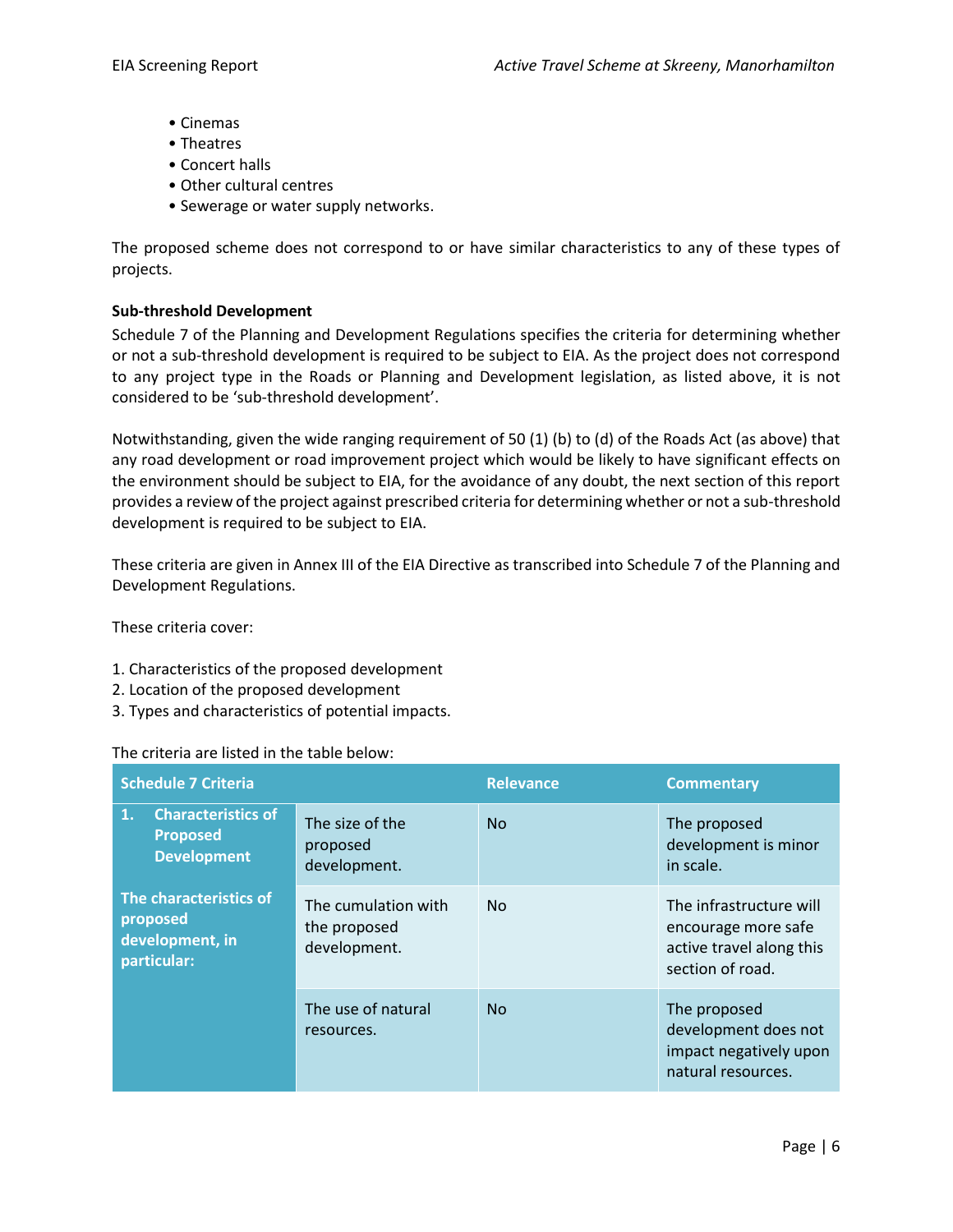| The production of<br>waste.                                                       | No.       | Waste produced during<br>the construction<br>process are anticipated<br>to be minor and not<br>likely to cause<br>significant effects. |
|-----------------------------------------------------------------------------------|-----------|----------------------------------------------------------------------------------------------------------------------------------------|
| Pollution and<br>nuisances.                                                       | <b>No</b> | The impacts including<br>noise and dust within<br>acceptable standards<br>are anticipated to be<br>negligible.                         |
| The risk of accidents,<br>having regard to<br>substances or<br>technologies used. | No.       | The potential impacts<br>are anticipated to be<br>negligible given the<br>nature of the proposed<br>development.                       |

| <b>Schedule 7 Criteria</b>                                                                                                                                                        |                                                                                                                                                                   | <b>Relevance</b> | <b>Commentary</b>                                                                                                                                                     |
|-----------------------------------------------------------------------------------------------------------------------------------------------------------------------------------|-------------------------------------------------------------------------------------------------------------------------------------------------------------------|------------------|-----------------------------------------------------------------------------------------------------------------------------------------------------------------------|
| <b>Location of</b><br>2.<br><b>Proposed</b><br><b>Development</b><br><b>The environmental</b><br>sensitivity of<br>geographical areas<br>likely to be affected by<br>the proposed | The existing land use                                                                                                                                             | No               | There is no change in<br>existing land use<br>associated with this<br>proposed<br>development. The<br>development provides<br>for safe pedestrian and<br>cycle paths. |
| development, having<br>regard in particular to:                                                                                                                                   | The relative<br>abundance, quality and<br>regenerative capacity<br>of natural resources in<br>the area                                                            | <b>No</b>        | The impacts are<br>anticipated to be<br>negligible given the<br>scale of the proposed<br>development.                                                                 |
|                                                                                                                                                                                   | The absorption<br>capacity of the natural<br>environment, paying<br>particular attention to<br>the following areas:<br>Wetlands, riparian<br>areas, river mouths; | <b>No</b>        | The impacts are<br>anticipated to be<br>negligible given the<br>scale of the proposed<br>development.                                                                 |
|                                                                                                                                                                                   | Coastal zones                                                                                                                                                     | <b>No</b>        | N/A                                                                                                                                                                   |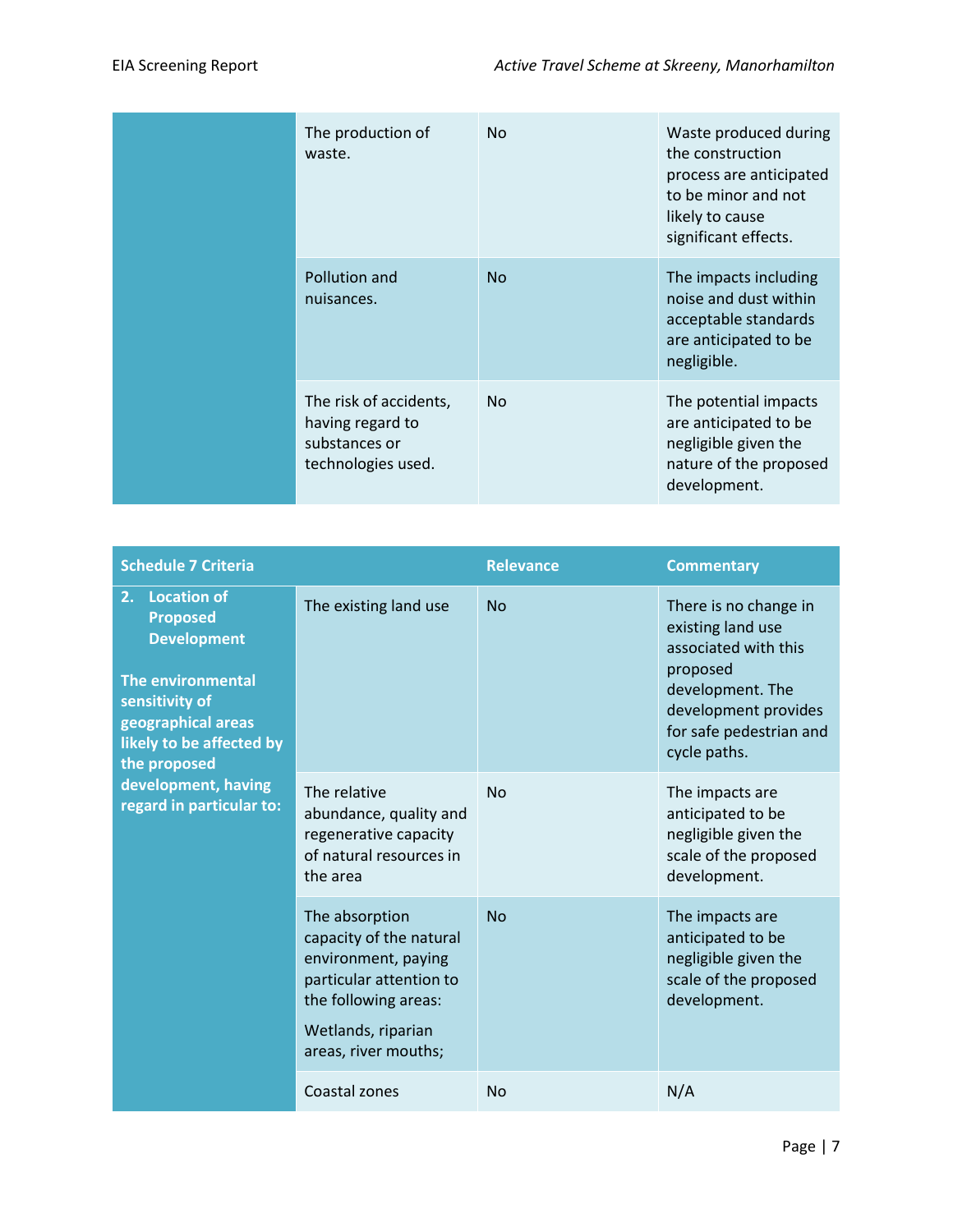| Mountain and forest<br>areas                                                                                                                                       | <b>No</b> | N/A                                                                                                                                                                                                                                                             |
|--------------------------------------------------------------------------------------------------------------------------------------------------------------------|-----------|-----------------------------------------------------------------------------------------------------------------------------------------------------------------------------------------------------------------------------------------------------------------|
| Nature reserves and<br>parks                                                                                                                                       | <b>No</b> | N/A                                                                                                                                                                                                                                                             |
| Areas classified or<br>protected under<br>legislation, including<br>special protection<br>areas designated<br>pursuant to<br>Directives79/409/EEC<br>and 92/43/EEC | <b>No</b> | The Appropriate<br><b>Assessment Screening</b><br>Report submitted with<br>the Part VIII application<br>concludes that the<br>proposed development<br>is not foreseen to give<br>rise to any significant<br>adverse effects on<br>designated European<br>sites. |
| Areas in which the<br>environmental quality<br>standards laid down in<br>legislation of the EU<br>have already been<br>exceeded                                    | <b>No</b> | N/A                                                                                                                                                                                                                                                             |
| Densely populated<br>areas                                                                                                                                         | <b>No</b> | N/A                                                                                                                                                                                                                                                             |
| Landscapes of<br>historical, cultural<br>archaeological<br>significance                                                                                            | <b>No</b> | The impacts<br>particularly those of<br>historical, cultural and<br>archaeological<br>significance are<br>anticipated to be<br>negligible.                                                                                                                      |

| Schedule 7 Criteria                               |                                            | <b>Relevance</b> | <b>Commentary</b>                          |
|---------------------------------------------------|--------------------------------------------|------------------|--------------------------------------------|
| 3. Characteristics of<br><b>Potential Impacts</b> | The magnitude and<br>spatial extent of the | No               | The impacts are<br>anticipated to be minor |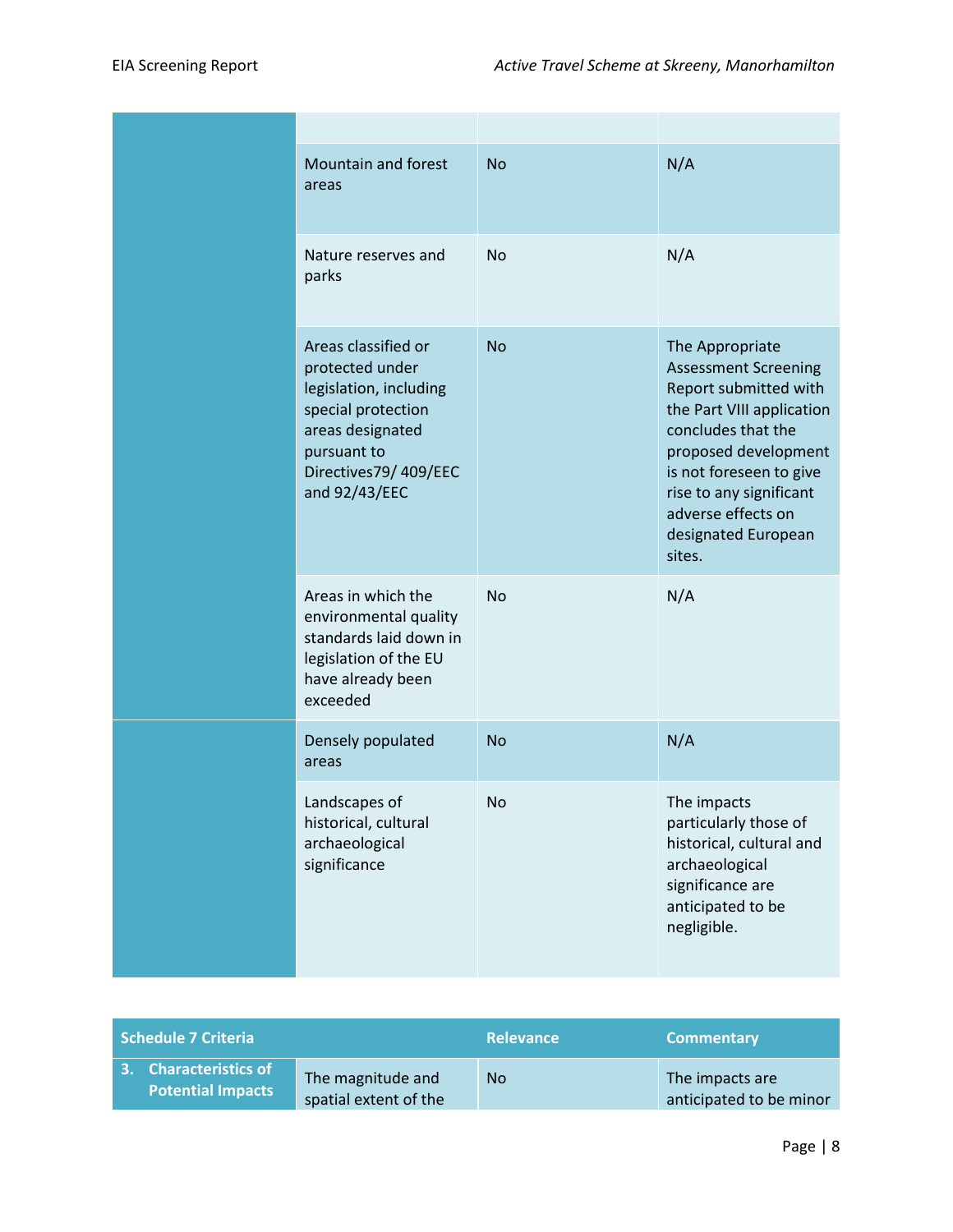| The potential<br>significant effects of<br>proposed development<br>in relation to criteria<br>set out under<br>paragraphs 1 and 2<br>above and having<br>particular regard to: | impact (geographical<br>area and size of the<br>affected population)                                                                                                                                                                                                                                                                                                                                            |           | given the scale of the<br>proposed<br>development.                                                                                             |
|--------------------------------------------------------------------------------------------------------------------------------------------------------------------------------|-----------------------------------------------------------------------------------------------------------------------------------------------------------------------------------------------------------------------------------------------------------------------------------------------------------------------------------------------------------------------------------------------------------------|-----------|------------------------------------------------------------------------------------------------------------------------------------------------|
|                                                                                                                                                                                | The nature of the<br>impact                                                                                                                                                                                                                                                                                                                                                                                     | <b>No</b> | The nature of impacts<br>are considered to be<br>localised and not to<br>impact a wider area<br>where environmental<br>sensitives are present. |
|                                                                                                                                                                                | The transboundary<br>nature of the impact                                                                                                                                                                                                                                                                                                                                                                       | <b>No</b> | N/A                                                                                                                                            |
|                                                                                                                                                                                | The magnitude and<br>complexity of the<br>impact.                                                                                                                                                                                                                                                                                                                                                               | <b>No</b> | The impacts are<br>anticipated to be minor<br>given the scale of the<br>proposed<br>development.                                               |
|                                                                                                                                                                                | The probability of the<br>impact.                                                                                                                                                                                                                                                                                                                                                                               | <b>No</b> | There are no significant<br>environmental effects<br>anticipated                                                                               |
|                                                                                                                                                                                | The expected onset,<br>duration, frequency<br>and reversibility of the<br>impact,                                                                                                                                                                                                                                                                                                                               | <b>No</b> | There are no significant<br>environmental effects<br>anticipated                                                                               |
|                                                                                                                                                                                | The cumulation of the<br>impact with the impact<br>of other existing<br>and/or development<br>the subject of a<br>consent for proposed<br>development for the<br>purposes of section<br>172(1A)(b) of the Act<br>and/or development<br>the subject of any<br>development consent<br>for the purposes of the<br><b>Environmental Impact</b><br><b>Assessment Directive</b><br>by or under any other<br>enactment | <b>No</b> | There are no significant<br>environmental effects<br>anticipated.                                                                              |